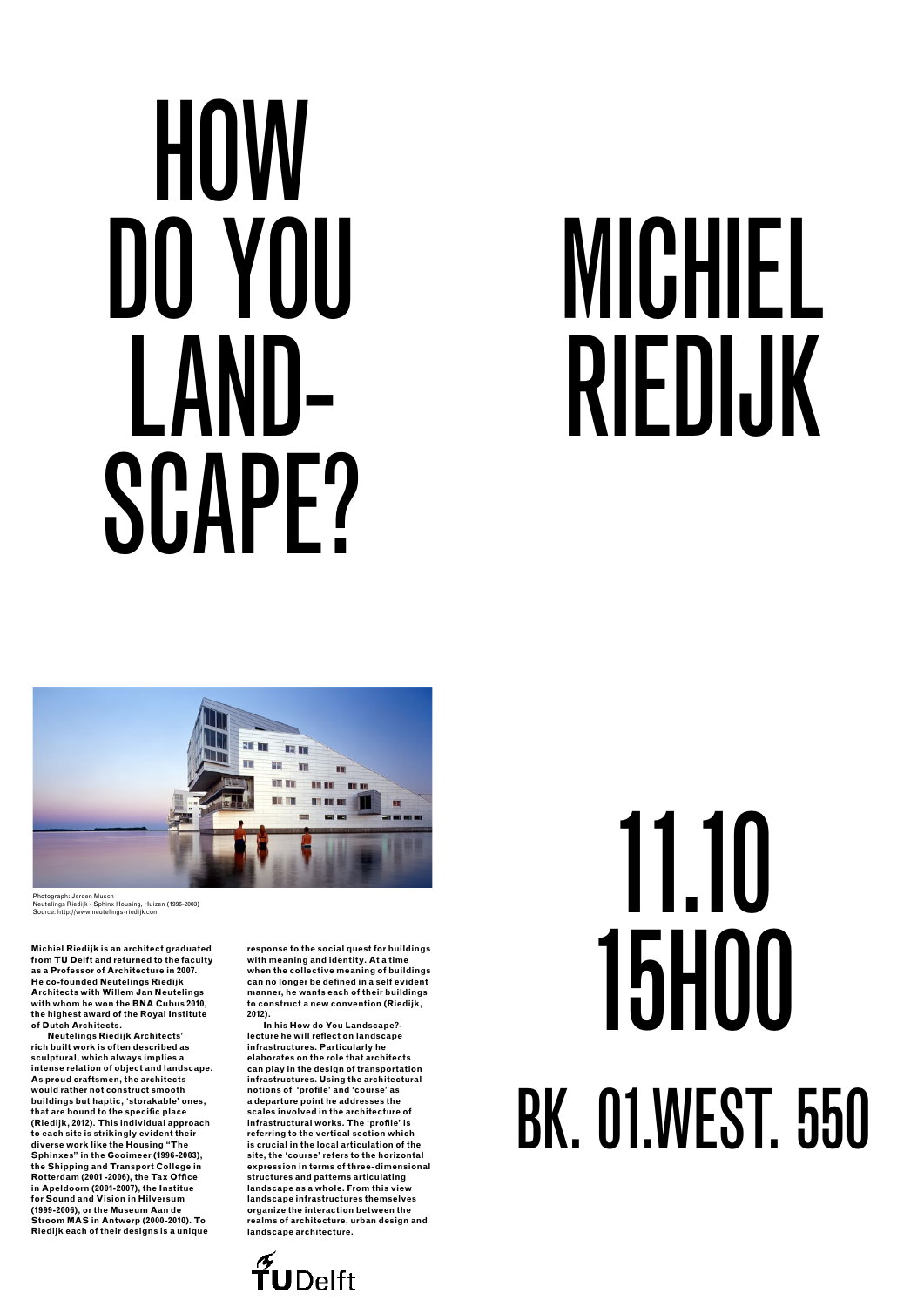## **HOW** Do You LAND-SCAPF?

# MARKUS AMBACH



Photograph: Thomas Pflaum (MAP 2010 p.92)<br>Finger: Honig von der Pumpstation, Kulturhauptstadt RUHR.2010, Autobahnkreuz Kaiserberg, Duisburg, 2010 Finger: Honig von der Pumpstation, Kulturhauptstadt RUHR.2010, Autobahnkreuz Kaiserberg, Duisburg, 2010<br>Image and Text Sources: MAP Markus Ambach Projekte, B1 | A40: Die Schönheit der grossen Strasse:The beauty of the gran

**Markus Ambach is an artist, curator and** 

**gardener with a focus on nature in the urban context and art in public urban space. With his platform Markus Ambach Projekte (MAP) in Düsseldorf he develops projects of artistic intervention in public space, galleries, museums or fine art societies. He also explores uncommon places like infrastructural spaces, or zoos for artistic interventions and welcomes manifestations of popular culture into the art world. The projects are generated contextually at specific sites in a direct dialogue between artists, theorists, architects, planners, local protagonists and other actors of society. Markus Ambach reflects on Landscape, Nature & Culture in his work "B1|A40 The beauty of the grand road". Along the motorway A40 between Duisburg and Dortmund an unconventional urban zone has generated itself; the Ruhr Area; with it's 5 Million inhabitants it is the largest metropolis in the watershed of the Rhine. The merging of the Ruhr** 

**cities, with large scale urban plans of IBA and Emscher Park, will transform this infrastructural zone into a urban centre. The former Bundesstrasse B1, today motorway A40, cuts right through cities of this urban agglomeration and crosses the formerly most productive industrial landscape of Europe. Along this transportation infrastructure MAP explored the urban landscape with artists, planners and local residents. The results where shown in an exhibition within the framework of the European Capital of Culture Ruhr.2010 and and documented in a book. As J.B. Jackson writes in 'The beauty of the grand road': "We have learned that landscape can be designed form scratch, that it can grow old and fall into decay. We have ceased to think of landscape as remote form daily lives, and indeed we now believe that to be part of a landscape, … is an essential precondition of our geeing-inthe-world." (p. 36)**

11.10 16h00

### bk. 01.west. 550